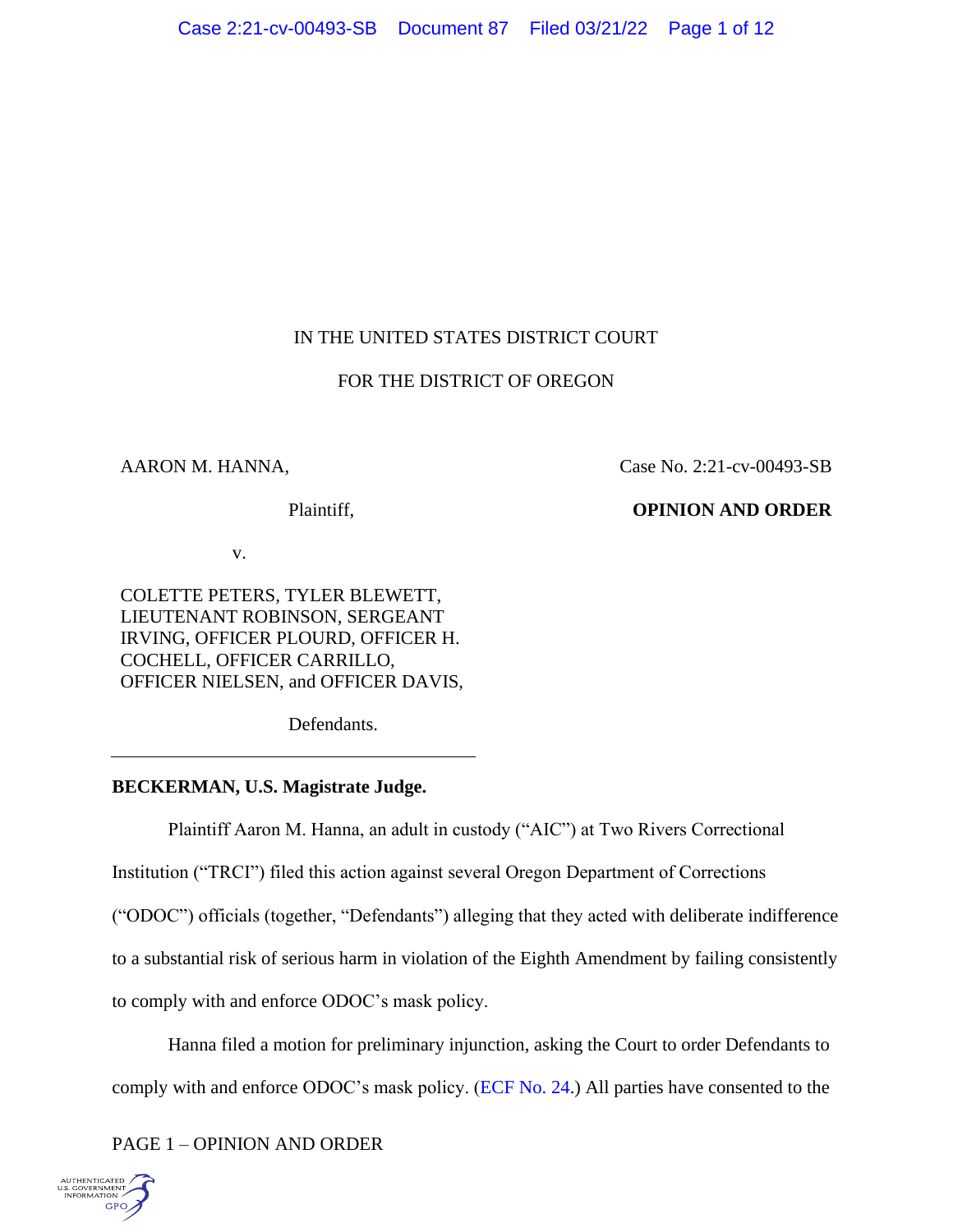jurisdiction of a U.S. Magistrate Judge pursuant to [28 U.S.C. § 636,](https://www.westlaw.com/Document/NE76D7C80E34E11DEA7C5EABE04182D4D/View/FullText.html?transitionType=Default&contextData=(sc.Default)&VR=3.0&RS=da3.0) and the Court held a hearing on Hanna's motion on March 9, 2022. For the reasons discussed herein, the Court grants in part Hanna's motion for a preliminary injunction.

## **DISCUSSION**

## **I. LEGAL STANDARDS**

## **A. Preliminary Injunction**

A party seeking a preliminary injunction "must demonstrate (1) it is likely to succeed on the merits, (2) it is likely to suffer irreparable harm in the absence of preliminary relief, (3) the balance of equities tips in its favor, and (4) an injunction is in the public interest." *[Sovereign v.](https://www.westlaw.com/Document/I776a38e668cd11e1be29b2facdefeebe/View/FullText.html?transitionType=Default&contextData=(sc.Default)&VR=3.0&RS=da3.0&fragmentIdentifier=co_pp_sp_4637_1217)  Deutsche Bank*[, 856 F. Supp. 2d 1203, 1217 \(D. Or. 2012\)](https://www.westlaw.com/Document/I776a38e668cd11e1be29b2facdefeebe/View/FullText.html?transitionType=Default&contextData=(sc.Default)&VR=3.0&RS=da3.0&fragmentIdentifier=co_pp_sp_4637_1217) (citing *[Winter v. Nat. Res. Def.](https://www.westlaw.com/Document/I2c2f54e6b02911ddb7e683ba170699a5/View/FullText.html?transitionType=Default&contextData=(sc.Default)&VR=3.0&RS=da3.0&fragmentIdentifier=co_pp_sp_780_20)  Council*[, 555 U.S. 7, 20 \(2008\)\)](https://www.westlaw.com/Document/I2c2f54e6b02911ddb7e683ba170699a5/View/FullText.html?transitionType=Default&contextData=(sc.Default)&VR=3.0&RS=da3.0&fragmentIdentifier=co_pp_sp_780_20). The elements of the test are "balanced, so that a stronger showing of one element may offset a weaker showing of another. For example, a stronger showing of irreparable harm to plaintiff might offset a lesser showing of likelihood of success on the merits." *[Id.](https://www.westlaw.com/Document/I776a38e668cd11e1be29b2facdefeebe/View/FullText.html?transitionType=Default&contextData=(sc.Default)&VR=3.0&RS=da3.0)* (quoting *All. for the Wild Rockies v. Cottrell*, 632 F. 3d. 1127, 1131 (9th Cir. 2011)). "When the government is a party, [the] last two factors merge." *[Drakes Bay Oyster Co.](https://www.westlaw.com/Document/I0b144d2c7d1211e381b8b0e9e015e69e/View/FullText.html?transitionType=Default&contextData=(sc.Default)&VR=3.0&RS=da3.0&fragmentIdentifier=co_pp_sp_506_1092)  v. Jewell*[, 747 F.3d 1073, 1092 \(9th Cir. 2014\)](https://www.westlaw.com/Document/I0b144d2c7d1211e381b8b0e9e015e69e/View/FullText.html?transitionType=Default&contextData=(sc.Default)&VR=3.0&RS=da3.0&fragmentIdentifier=co_pp_sp_506_1092) (citing *Nken v. Holder*[, 556 U.S. 418, 435](https://www.westlaw.com/Document/Id0fe62e22f3811deabded03f2b83b8a4/View/FullText.html?transitionType=Default&contextData=(sc.Default)&VR=3.0&RS=da3.0&fragmentIdentifier=co_pp_sp_780_435)   $(2009)$ ).<sup>1</sup>

///

///

<sup>&</sup>lt;sup>1</sup> The Ninth Circuit also provides an additional preliminary injunctive relief test: the "serious questions" test. *All. for the Wild Rockies*[, 632 F.3d at 1131-32. However,](https://www.westlaw.com/Document/I30dcad5928c211e080558336ea473530/View/FullText.html?transitionType=Default&contextData=(sc.Default)&VR=3.0&RS=da3.0&fragmentIdentifier=co_pp_sp_506_1131) where, as here, Hanna seeks a mandatory injunction, courts decline to apply the "serious questions" standard. *See P.P. v. Compton Unified Sch. Dist*[., 135 F. Supp. 3d 1126, 1135 \(C.D. Cal. 2015\)](https://www.westlaw.com/Document/I05441a00691f11e5a966f97caf3cb288/View/FullText.html?transitionType=Default&contextData=(sc.Default)&VR=3.0&RS=da3.0&fragmentIdentifier=co_pp_sp_7903_1135) ("Plaintiffs seek a mandatory injunction, the Court declines to interpret the 'serious questions' standard for purposes of the Motion as inconsistent with the Ninth Circuit's guidance that a mandatory injunction not issue in 'doubtful cases' and not be granted 'unless the facts and law clearly favor the moving party.'").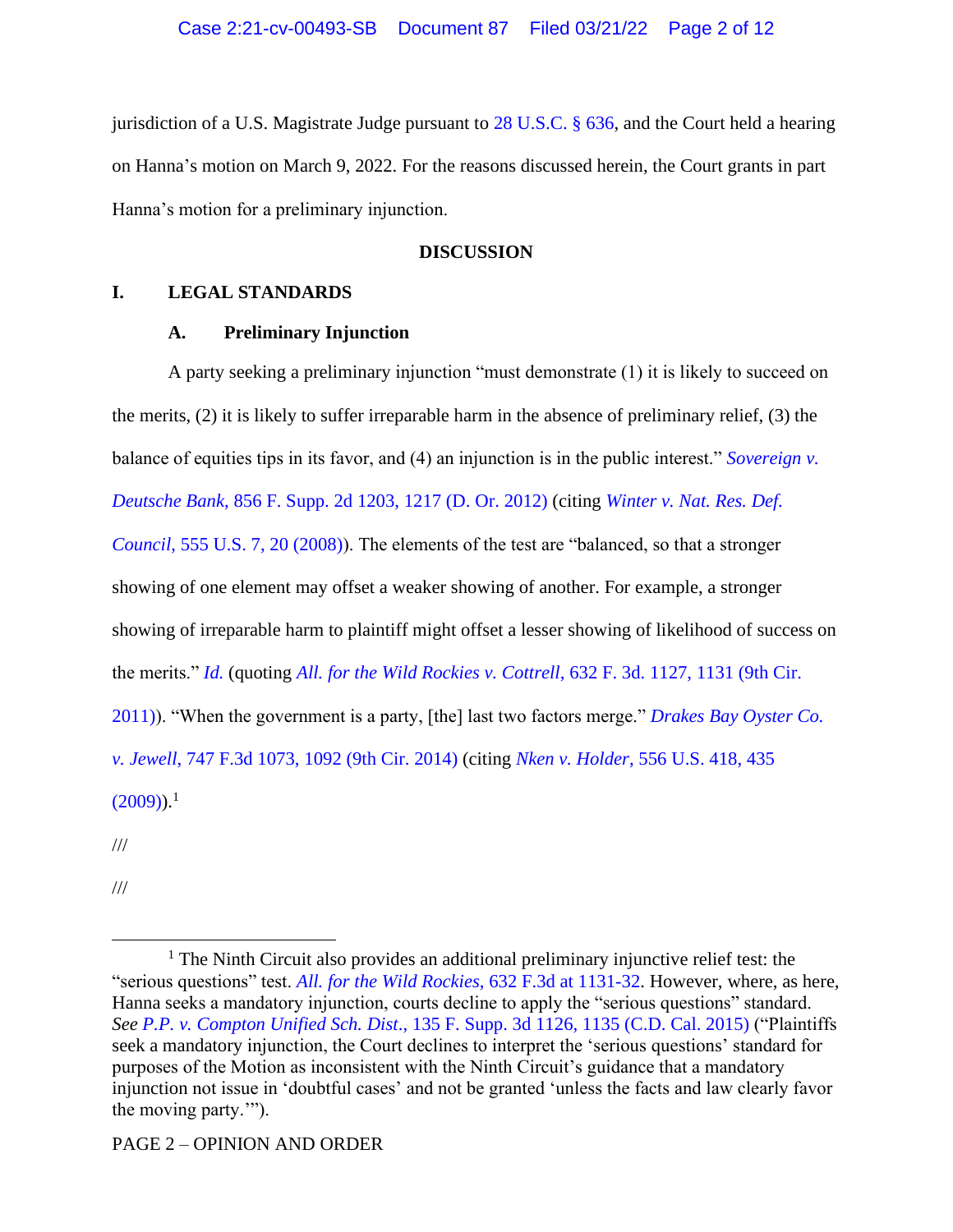### **B. Mandatory Injunction**

A "mandatory injunction orders a responsible party to take action" and "is particularly disfavored." *[Marlyn Nutraceuticals, Inc. v. Mucos Pharma GmbH & Co.](https://www.westlaw.com/Document/I995691cd672211deb08de1b7506ad85b/View/FullText.html?transitionType=Default&contextData=(sc.Default)&VR=3.0&RS=da3.0&fragmentIdentifier=co_pp_sp_506_878)*, 571 F.3d 873, 878-79 [\(9th Cir. 2009\)](https://www.westlaw.com/Document/I995691cd672211deb08de1b7506ad85b/View/FullText.html?transitionType=Default&contextData=(sc.Default)&VR=3.0&RS=da3.0&fragmentIdentifier=co_pp_sp_506_878) (simplified). The "already high standard for granting a TRO or preliminary injunction is further heightened when the type of injunction sought is a 'mandatory injunction.'" *Innovation Law Lab v. Nielsen*[, 310 F. Supp. 3d 1150, 1156 \(D. Or. 2018\)](https://www.westlaw.com/Document/If97e7e30793e11e88d669565240b92b2/View/FullText.html?transitionType=Default&contextData=(sc.Default)&VR=3.0&RS=da3.0&fragmentIdentifier=co_pp_sp_7903_1156) (citing *[Garcia v.](https://www.westlaw.com/Document/I51ce6ec9fd5811e4b86bd602cb8781fa/View/FullText.html?transitionType=Default&contextData=(sc.Default)&VR=3.0&RS=da3.0&fragmentIdentifier=co_pp_sp_506_740) Google, Inc.*[, 786 F.3d 733, 740 \(9th Cir. 2015\)\)](https://www.westlaw.com/Document/I51ce6ec9fd5811e4b86bd602cb8781fa/View/FullText.html?transitionType=Default&contextData=(sc.Default)&VR=3.0&RS=da3.0&fragmentIdentifier=co_pp_sp_506_740). A plaintiff requesting a "mandatory injunction" must "establish that the law and facts *clearly favor* her position, not simply that she is likely to succeed." *[Id](https://www.westlaw.com/Document/If97e7e30793e11e88d669565240b92b2/View/FullText.html?transitionType=Default&contextData=(sc.Default)&VR=3.0&RS=da3.0)*. (quoting *Garcia*[, 786 F.3d at 740\)](https://www.westlaw.com/Document/I51ce6ec9fd5811e4b86bd602cb8781fa/View/FullText.html?transitionType=Default&contextData=(sc.Default)&VR=3.0&RS=da3.0&fragmentIdentifier=co_pp_sp_506_740).

# **C. Prison Litigation Reform Act**

The Prison Litigation Reform Act ("PLRA") imposes additional restrictions on a court's ability to grant injunctive relief. Any such "[1] relief must be narrowly drawn, [2] extend no further than necessary to correct the harm the court finds requires preliminary relief, and [3] be the least intrusive means necessary to correct the harm." 18 U.S.C.  $\S$  3626(a)(2). The PLRA requires that courts "give substantial weight to any adverse impact on public safety or the operation of a criminal justice system caused by the preliminary relief and shall respect the principles of comity[.]" *[Id](https://www.westlaw.com/Document/NF9C26DC0B36411D8983DF34406B5929B/View/FullText.html?transitionType=Default&contextData=(sc.Default)&VR=3.0&RS=da3.0)*. Preliminary relief relating to prison conditions "shall automatically expire on the date that is 90 days after its entry, unless the court makes findings required under subsection (a)(1) for the entry of prospective relief and makes the order final before the expiration of the 90-day period." *[Id](https://www.westlaw.com/Document/NF9C26DC0B36411D8983DF34406B5929B/View/FullText.html?transitionType=Default&contextData=(sc.Default)&VR=3.0&RS=da3.0)*.

*/// /// /// ///*

### PAGE 3 – OPINION AND ORDER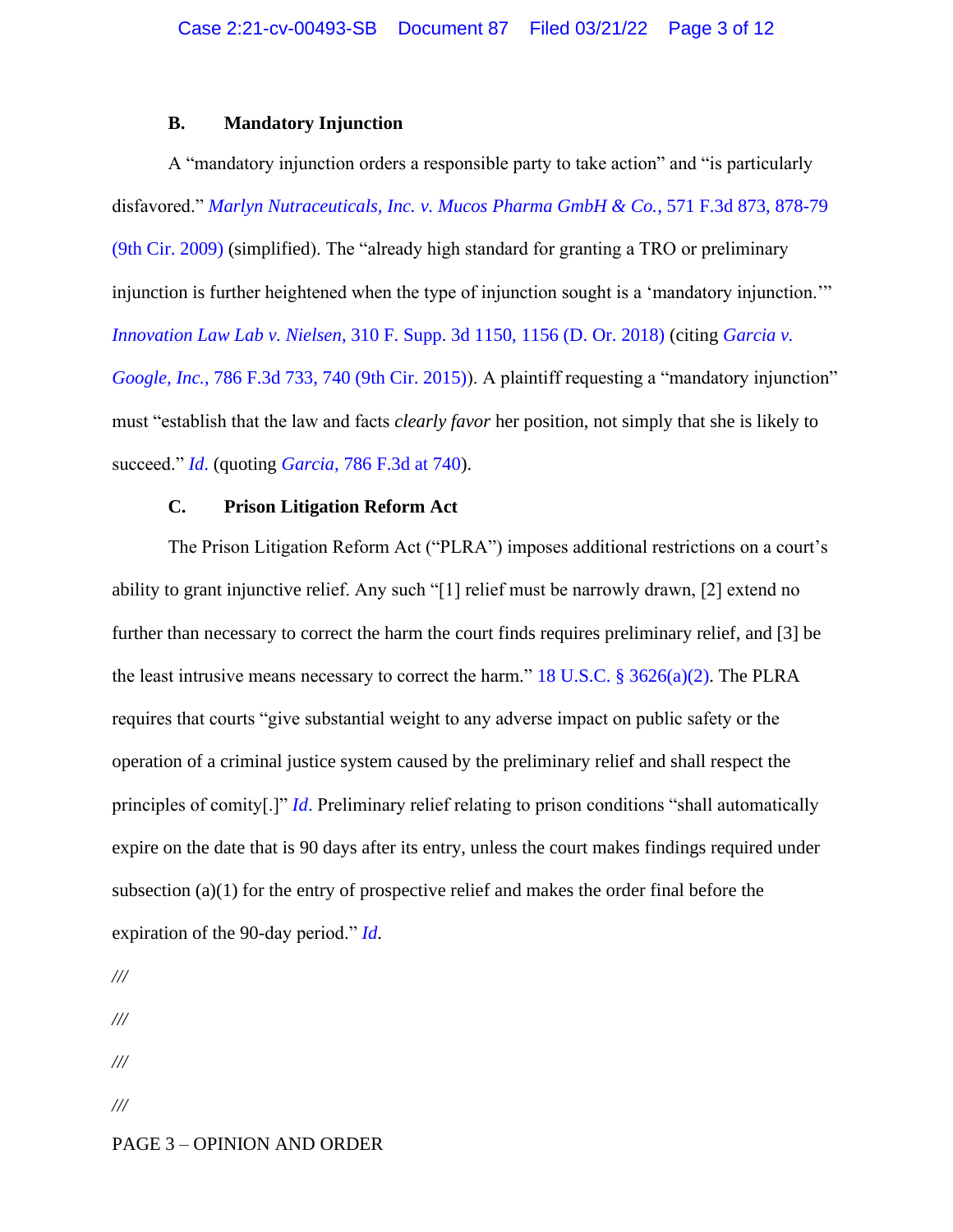## **II. ANALYSIS**

## **A. Preliminary Injunction**

Hanna seeks a preliminary injunction requiring Defendants to comply with and enforce ODOC's mask policy at TRCI. For the reasons discussed below, the Court grants in part Hanna's motion. 2

The Court must evaluate the four factors the Supreme Court outlined in *[Winter](https://www.westlaw.com/Document/I2c2f54e6b02911ddb7e683ba170699a5/View/FullText.html?transitionType=Default&contextData=(sc.Default)&VR=3.0&RS=da3.0)* to determine if Hanna has established the need for preliminary injunctive relief: (1) likelihood of success on the merits, (2) irreparable harm in the absence of preliminary relief, (3) the balance of equities, and (4) the public interest. *See Sovereign*[, 856 F. Supp. 2d at 1217](https://www.westlaw.com/Document/I776a38e668cd11e1be29b2facdefeebe/View/FullText.html?transitionType=Default&contextData=(sc.Default)&VR=3.0&RS=da3.0&fragmentIdentifier=co_pp_sp_4637_1217) (citing *[Winter](https://www.westlaw.com/Document/I2c2f54e6b02911ddb7e683ba170699a5/View/FullText.html?transitionType=Default&contextData=(sc.Default)&VR=3.0&RS=da3.0&fragmentIdentifier=co_pp_sp_780_20)*, 555 [U.S. at 20\)](https://www.westlaw.com/Document/I2c2f54e6b02911ddb7e683ba170699a5/View/FullText.html?transitionType=Default&contextData=(sc.Default)&VR=3.0&RS=da3.0&fragmentIdentifier=co_pp_sp_780_20). In addition, because Hanna is requesting a mandatory injunction, the Court must also conclude that "the law and facts *clearly favor* [his] position[.]" *[Innovation Law Lab](https://www.westlaw.com/Document/If97e7e30793e11e88d669565240b92b2/View/FullText.html?transitionType=Default&contextData=(sc.Default)&VR=3.0&RS=da3.0&fragmentIdentifier=co_pp_sp_7903_1156)*, 310 F. [Supp. 3d at 1156](https://www.westlaw.com/Document/If97e7e30793e11e88d669565240b92b2/View/FullText.html?transitionType=Default&contextData=(sc.Default)&VR=3.0&RS=da3.0&fragmentIdentifier=co_pp_sp_7903_1156) (quoting *Garcia*[, 786 F.3d at 740\)](https://www.westlaw.com/Document/I51ce6ec9fd5811e4b86bd602cb8781fa/View/FullText.html?transitionType=Default&contextData=(sc.Default)&VR=3.0&RS=da3.0&fragmentIdentifier=co_pp_sp_506_740).

# **1. Likelihood of Success on the Merits**

The Court finds that Hanna has presented sufficient evidence, in the form of his own sworn declaration and those from other TRCI AICs, that Defendants have failed consistently to comply with and enforce ODOC's mask policy at TRCI. (*See* Supp. Br. in Supp. of Pl.'s Mot. for Prelim Inj., ECF No. 75, at 6 (summarizing masking non-compliance evidence); Fifth Decl. of Aaron Hanna, ECF No. 73 (documenting several examples of defendant Correctional Officer Eric Nielson not wearing a mask); *see also* Decl. of Aaron Hanna, ECF No. 47 ("I witnessed H. Cochell not wearing a mask"); Decl. of Randy Williams, ECF No. 77 ("I continue to observe numerous staff members fail to wear their masks correctly, and some still refuse to wear them

<sup>&</sup>lt;sup>2</sup> The Court denies Hanna's motion to the extent he requests ODOC-wide relief and specific compliance mechanisms, such as surveillance and body cameras.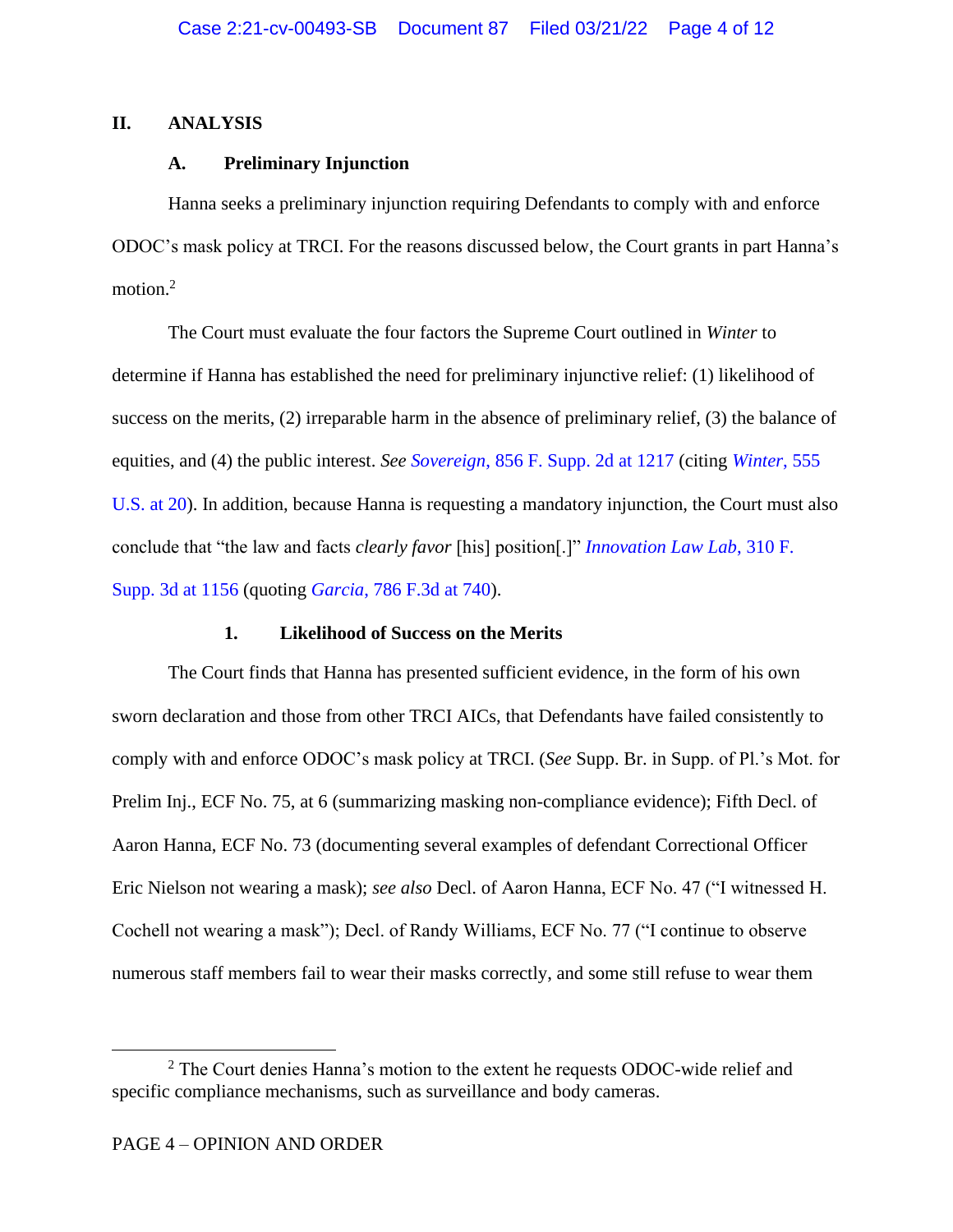altogether" and "[t]he corrections officer ("CO") that works in the canteen continues to refuse to wear a mask [and] I have heard him say that he will . . . not wear his mask inside"); Decl. of Michael Leonard, ECF No. 78 ("I continue to see COs that wear their mask incorrectly, such as under their nose or on their chin;" "I continue to observe staff take their masks off," and "I have asked [a CO in the canteen] to put a mask on in the past, yet he refused"); Decl. of Calvin Jackson, ECF No. 79 ("Many staff members wear their mask down under their nose, or not at all."); Decl. of James Ross, ECF No. 80 ("When I witness COs not wearing their masks, I want to confront them . . . I have never done so because I am afraid of retaliation and the possibility of losing privileges."), Decl. of Anthony Ortega, ECF No. 81 ("I did witness COs who did not wear their masks," "I saw officers who wore their masks improperly," and "I still see COs not wearing masks while together in the officer area [and] I still on occasion witness COs who do not wear their mask properly on the unit"), Decl. of Adam Coopersmith, ECF No. 82 ("I have seen COs pull their masks down on the unit to talk, or wear their masks under their chin")).

Hanna also presented the deposition testimony of an ODOC official who testified in a related case that some ODOC correctional staff members have been reluctant to wear their masks because they do not believe in masking, believe masking rules are a violation of their rights, or believe that COVID-19 is not real. (Decl. of Counsel, Ex. 4, ECF No. 76-4, attaching Dec. 22, 2020 deposition transcript of B. Cain). Further, Hanna presented testimony from an interim superintendent who was not aware that the single layer gaiters worn by some TRCI officials did not comply with ODOC's mask policy. (Decl. of Counsel, Ex. 6, ECF No. 76-6, attaching Mar. 3, 2021 deposition transcript of K. Jackson).

Defendants respond with sworn declarations attesting to Defendants' and others' best efforts to comply with the mask policy at TRCI, and the declarations demonstrate that mask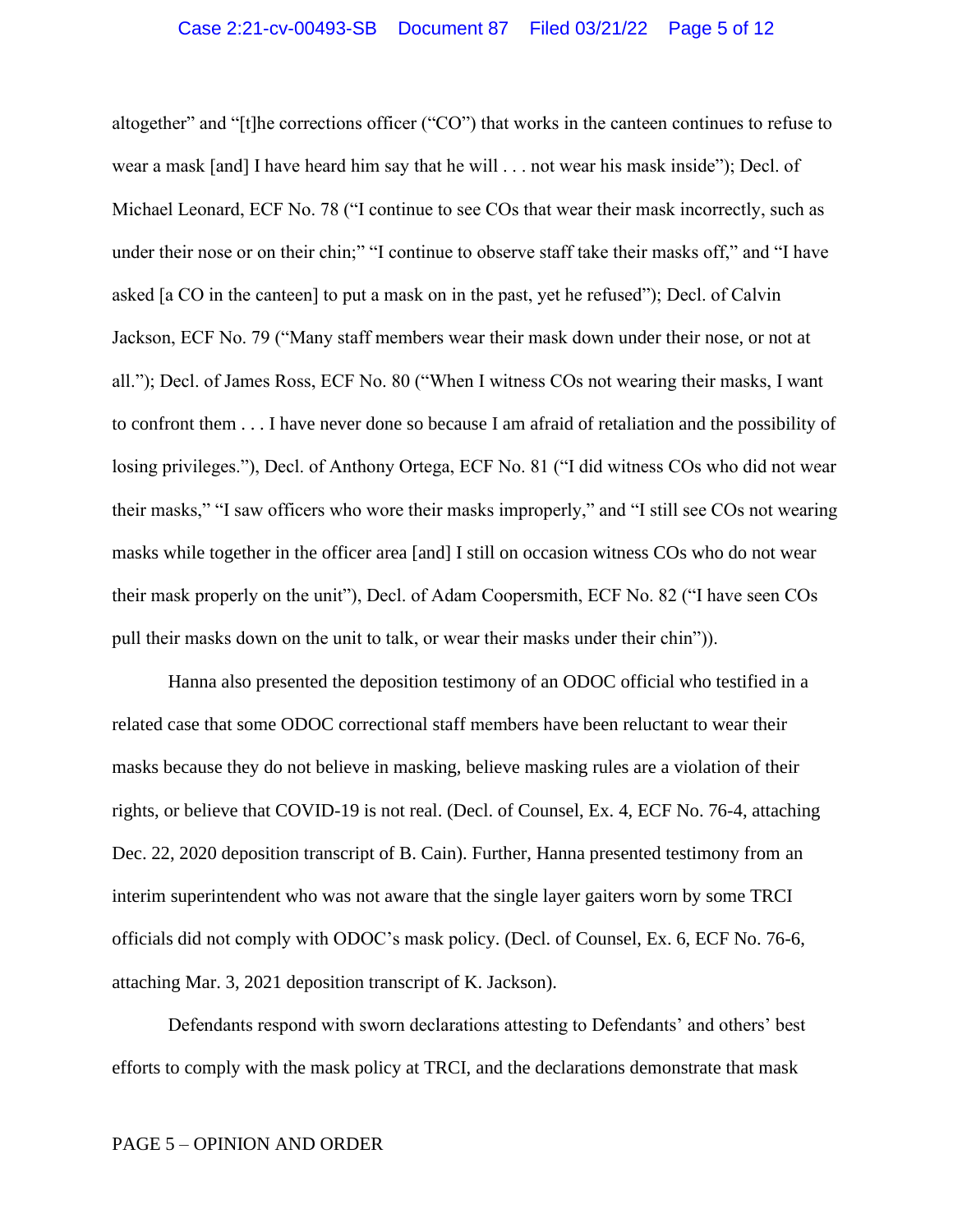#### Case 2:21-cv-00493-SB Document 87 Filed 03/21/22 Page 6 of 12

compliance at TRCI has improved over time. However, it is also clear from the declarations that TRCI's correctional staff sometimes struggle with understanding and complying with the mask policy. (*See, e.g.*, Decl. of Eric Nielson, ECF No. 68 ("[I]n the past I have sometimes not worn a mask when in the staff office with a particular staff member . . . I believed this was permissible [but] I now understand that I should wear one."); Decl. of Matt Turner, ECF No. 71 ("I, myself, have been corrected at least once by a staff member who noticed my mask had slipped.")). In addition, Defendants have not imposed any meaningful discipline on correctional officers who violate masking rules. (*See* Defs.' Resp. to Ord. to Show Cause, ECF No. 54 (attaching records demonstrating that TRCI's progressive discipline policy with respect to masking resulted in only eleven verbal reminders and two non-disciplinary letters of expectation over a two-year time period)).

Further, Defendants' counsel reported at the hearing that approximately one-third of TRCI employees have received medical or religious exemptions from the vaccine requirement and are therefore required by ODOC's mask policy to wear an N95 mask, but TRCI's COVID Compliance Officer who is responsible for mask compliance inspections is not aware of which staff have received the vaccine exemption, and therefore it is impossible for him to monitor masking compliance in any meaningful way. (*See* Decl. of Shilo Ray ("Ray Decl."), ECF No. 83, noting that ODOC staff with a medical or religious vaccine exemption must wear an N95 mask; Sec. Decl. of Hugo Enriquez, ECF No. 85 ("I am generally unaware of which ODOC staff members have received vaccination exemptions [and t]herefore, that issue is not taken into account during my inspections")).

In light of public health guidance more than two years into the pandemic regarding the importance of consistent and proper masking to prevent the spread of the COVID-19 virus, a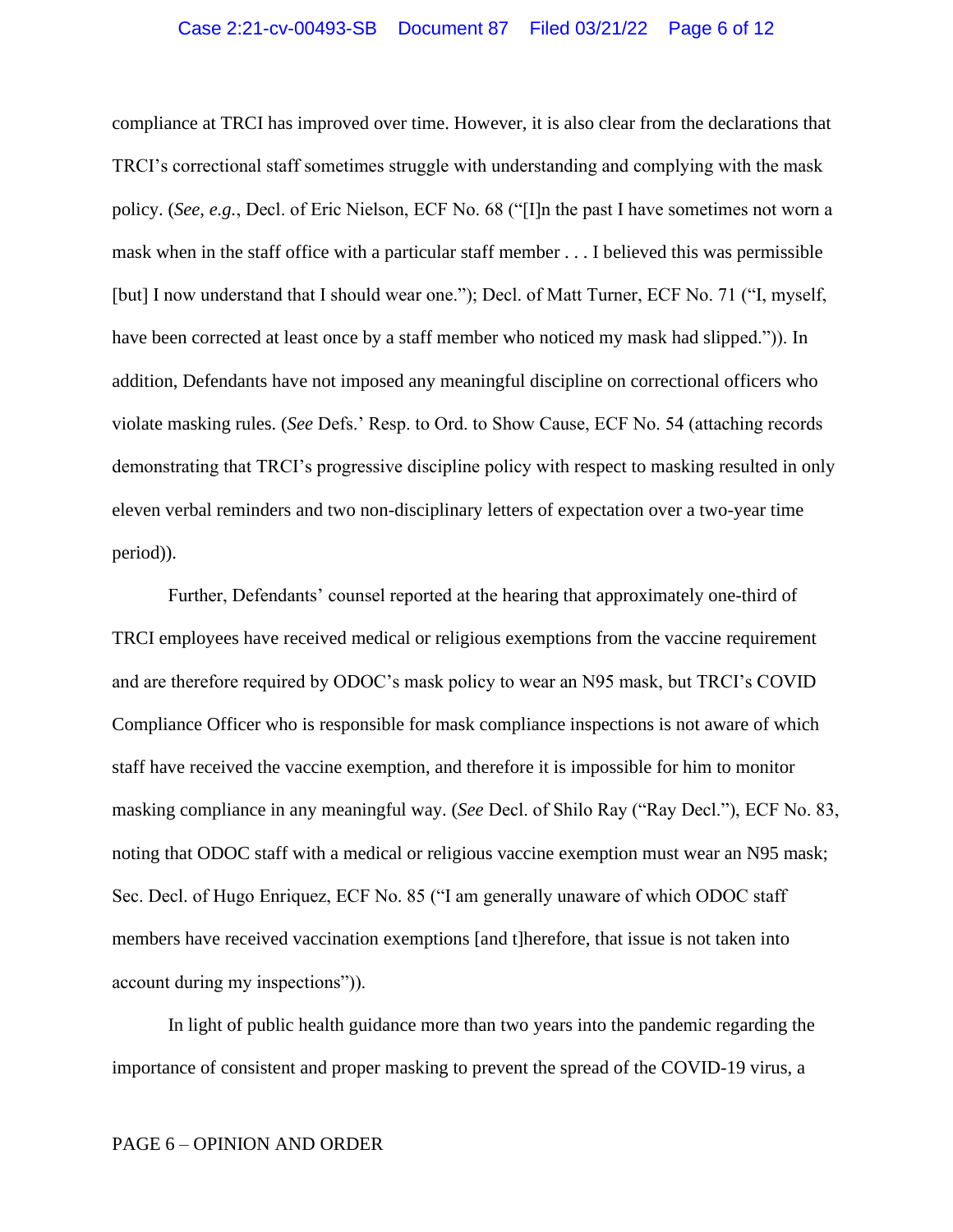correctional official's inconsistent or improper masking while in the close vicinity of AICs demonstrates deliberate indifference to a substantial risk of serious harm to AICs, including Hanna.<sup>3</sup> Specifically, Hanna has demonstrated a likelihood of succeeding on the merits of his claim that Defendants knew of a substantial risk of serious harm to AICs in the absence of consistent and proper mask wearing, and disregarded the risk by not consistently and properly wearing required face coverings and by not enforcing the mask policy. *See [Clement v. Gomez](https://www.westlaw.com/Document/Icb9d773779e011d9ac1ffa9f33b6c3b0/View/FullText.html?transitionType=Default&contextData=(sc.Default)&VR=3.0&RS=da3.0&fragmentIdentifier=co_pp_sp_506_904)*, [298 F.3d 898, 904 \(9th Cir. 2002\)](https://www.westlaw.com/Document/Icb9d773779e011d9ac1ffa9f33b6c3b0/View/FullText.html?transitionType=Default&contextData=(sc.Default)&VR=3.0&RS=da3.0&fragmentIdentifier=co_pp_sp_506_904) (holding that "deliberate indifference" is established when "the official knows of and disregards an excessive risk to inmate health or safety; the official must be both aware of the facts from which the inference could be drawn that a substantial risk of serious harm exists, and he must also draw the inference" (citing *[Farmer v. Brennan](https://www.westlaw.com/Document/Idb7de2829c4f11d993e6d35cc61aab4a/View/FullText.html?transitionType=Default&contextData=(sc.Default)&VR=3.0&RS=da3.0&fragmentIdentifier=co_pp_sp_780_837)*, 511 U.S. [825, 837 \(1994\)\)](https://www.westlaw.com/Document/Idb7de2829c4f11d993e6d35cc61aab4a/View/FullText.html?transitionType=Default&contextData=(sc.Default)&VR=3.0&RS=da3.0&fragmentIdentifier=co_pp_sp_780_837)); *see also Shank v. Corizon Inc.*[, No. CV 19-04638-PHX-ROS \(JFM\), 2020](https://www.westlaw.com/Document/I4a438c30fc7711ea8683e5d4a752d04a/View/FullText.html?transitionType=Default&contextData=(sc.Default)&VR=3.0&RS=da3.0&fragmentIdentifier=co_pp_sp_999_4)  WL 5628014, at  $*4$  (D. Ariz. Sept. 2, 2020) ("[K]nown noncompliance with generally accepted guidelines for inmate health strongly indicates deliberate indifference to a substantial risk of serious harm." (quoting *Hernandez v. Cnty. of Monterey*[, 110 F. Supp. 3d 929, 943 \(N.D. Cal.](https://www.westlaw.com/Document/I0f1f9db01a0f11e5b4bafa136b480ad2/View/FullText.html?transitionType=Default&contextData=(sc.Default)&VR=3.0&RS=da3.0&fragmentIdentifier=co_pp_sp_7903_943)   $2015)$ ).

Defendants argue that although their masking compliance may be imperfect, they have acted reasonably under the circumstances. Defendants set the bar too low. Although a prison official's duty under the Eight Amendment is to ensure only reasonable safety, the inconsistent and improper mask wearing on the record before the Court suggests that Defendants' actions are unreasonable under the circumstances present here. *See Farmer*[, 511 U.S. at 844-45](https://www.westlaw.com/Document/Idb7de2829c4f11d993e6d35cc61aab4a/View/FullText.html?transitionType=Default&contextData=(sc.Default)&VR=3.0&RS=da3.0&fragmentIdentifier=co_pp_sp_780_844) ("A prison official's duty under the Eighth Amendment is to ensure reasonable safety," and "prison officials

<sup>&</sup>lt;sup>3</sup> Defendants do not challenge whether the COVID-19 virus poses a substantial risk of serious harm to AICs. *See Plata v. Newsom*[, 445 F. Supp. 3d 557, 559 \(N.D. Cal. 2020\)](https://www.westlaw.com/Document/I02f6f280834211eaafec9267fcc8c7fa/View/FullText.html?transitionType=Default&contextData=(sc.Default)&VR=3.0&RS=da3.0&fragmentIdentifier=co_pp_sp_7903_559) ("[N]o one questions that [COVID-19] poses a substantial risk of serious harm[.]").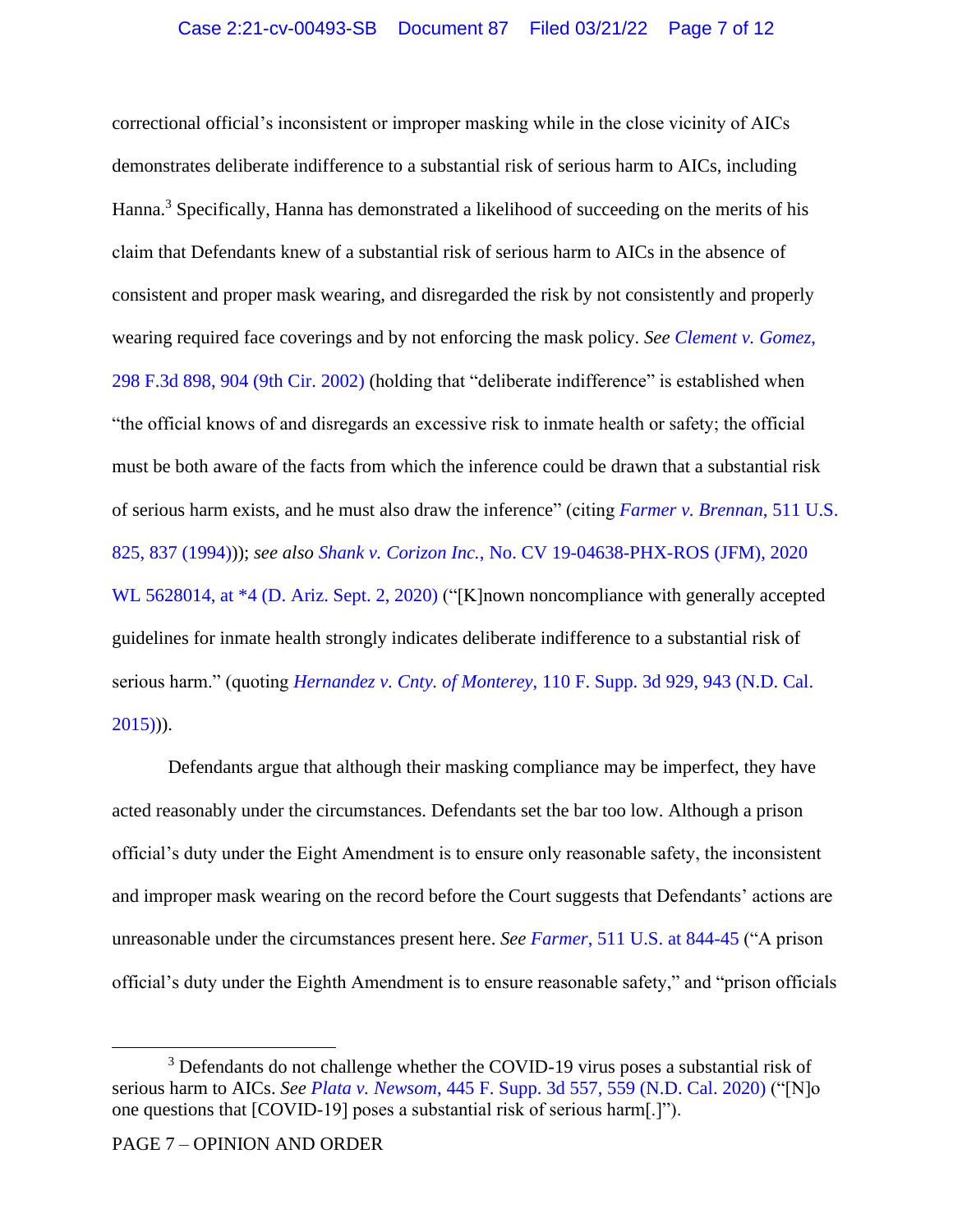who act reasonably cannot be found liable[.]" (quoting *[Helling v. McKinney](https://www.westlaw.com/Document/Iaf7960839c7e11d9bdd1cfdd544ca3a4/View/FullText.html?transitionType=Default&contextData=(sc.Default)&VR=3.0&RS=da3.0&fragmentIdentifier=co_pp_sp_780_33)*, 509 U.S. 25, 33  $(1993))$ .

Defendants also suggest that injunctive relief is inappropriate based on the Ninth Circuit's recent guidance in *[Fraihat v. U.S. Immigration and Customs Enforcement](https://www.westlaw.com/Document/Ic628a1f031eb11ec92b2ac1d0acb6802/View/FullText.html?transitionType=Default&contextData=(sc.Default)&VR=3.0&RS=da3.0&fragmentIdentifier=co_pp_sp_8173_618)*, 16 F.4th [613, 618 \(9th Cir. 2021\),](https://www.westlaw.com/Document/Ic628a1f031eb11ec92b2ac1d0acb6802/View/FullText.html?transitionType=Default&contextData=(sc.Default)&VR=3.0&RS=da3.0&fragmentIdentifier=co_pp_sp_8173_618) but that case involved a nationwide preliminary injunction that applied to all immigration detention facilities in the United States and required the federal government to take several specific actions to address COVID-19. None of the reasons the Ninth Circuit cited for reversing the district court's nationwide preliminary injunction apply to the narrowly-focused injunctive relief Hanna requests here. Rather, this case is more like *Roman v. Wolf*[, 977 F.3d 935](https://www.westlaw.com/Document/I395e6a400d9111ebb0bbcfa37ab37316/View/FullText.html?transitionType=Default&contextData=(sc.Default)&VR=3.0&RS=da3.0)  [\(9th Cir. 2020\),](https://www.westlaw.com/Document/I395e6a400d9111ebb0bbcfa37ab37316/View/FullText.html?transitionType=Default&contextData=(sc.Default)&VR=3.0&RS=da3.0) in which the Ninth Circuit affirmed the district court's preliminary injunction requiring a single immigration detention facility to implement a few specific measures to protect detainees from the CVOID-19 virus. *See Roman*[, 977 F.3d at 939](https://www.westlaw.com/Document/I395e6a400d9111ebb0bbcfa37ab37316/View/FullText.html?transitionType=Default&contextData=(sc.Default)&VR=3.0&RS=da3.0&fragmentIdentifier=co_pp_sp_506_939) (affirming in part the district court's preliminary injunction "because the district court had broad equitable authority to grant provisional relief to remedy a likely constitutional violation"); *see also [Zepeda Rivas v.](https://www.westlaw.com/Document/I16080dd035c811ebb8d2ad13bbc2247e/View/FullText.html?transitionType=Default&contextData=(sc.Default)&VR=3.0&RS=da3.0&fragmentIdentifier=co_pp_sp_7903_1077)  Jennings*[, 504 F. Supp. 3d 1060, 1077 \(N.D. Cal. 2020\)](https://www.westlaw.com/Document/I16080dd035c811ebb8d2ad13bbc2247e/View/FullText.html?transitionType=Default&contextData=(sc.Default)&VR=3.0&RS=da3.0&fragmentIdentifier=co_pp_sp_7903_1077) (entering preliminary injunction requiring immigration detention facility to provide constitutionally adequate COVID-19 protective measures).

In light of Hanna's evidence in support of his motion that some of the named defendants have not complied consistently with TRCI's mask policy and the evidence that Defendants have not established effective enforcement of ODOC's mask policy at TRCI, Hanna has demonstrated a likelihood of success on his deliberate indifference claim and has further demonstrated that the law and facts clearly favor his position.

*///*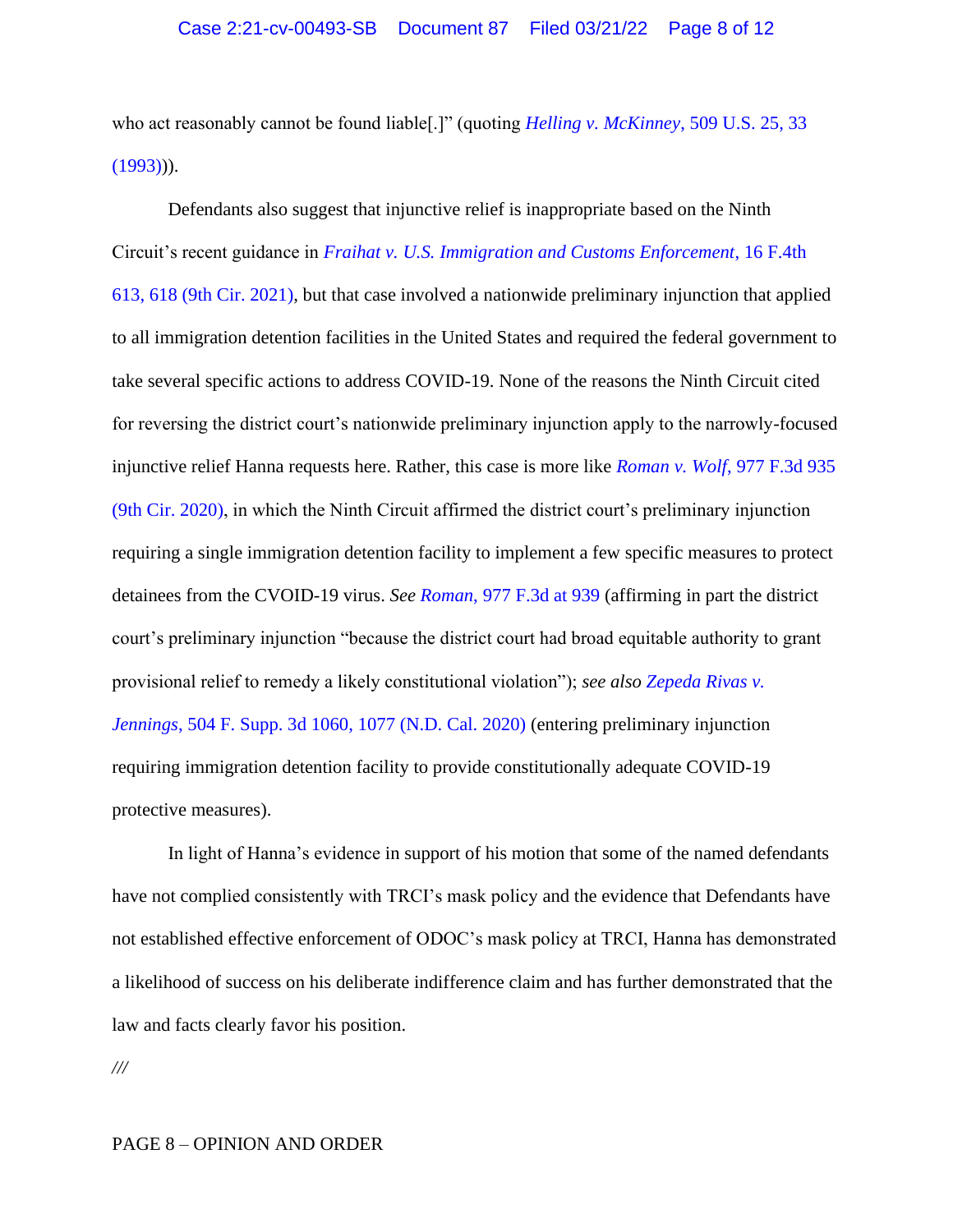### **2. Likelihood of Irreparable Harm**

The second *Winter* factor "requires plaintiffs . . . to demonstrate that irreparable injury is *likely* in the absence of an injunction." *Winter*[, 555 U.S. at 22](https://www.westlaw.com/Document/I2c2f54e6b02911ddb7e683ba170699a5/View/FullText.html?transitionType=Default&contextData=(sc.Default)&VR=3.0&RS=da3.0&fragmentIdentifier=co_pp_sp_780_22) (noting that the "possibility" of irreparable harm is insufficient). Hanna has demonstrated a likelihood of irreparable harm, both in light of the serious health consequences of the COVID-19 virus and because Hanna is immunocompromised. *See Basank v. Decker*[, No. 20-cv-2518-AT, 2020 WL 1481503, at \\*6](https://www.westlaw.com/Document/I42c3c070704911eab786fe7e99a60f40/View/FullText.html?transitionType=Default&contextData=(sc.Default)&VR=3.0&RS=da3.0&fragmentIdentifier=co_pp_sp_999_6)  [\(S.D.N.Y. Mar. 26, 2020\)](https://www.westlaw.com/Document/I42c3c070704911eab786fe7e99a60f40/View/FullText.html?transitionType=Default&contextData=(sc.Default)&VR=3.0&RS=da3.0&fragmentIdentifier=co_pp_sp_999_6) (finding that "[t]he risk of contracting COVID-19 in tightly-confined spaces, especially jails, is now exceedingly obvious" and concluding that "[p]etitioners face irreparable injury—to their constitutional rights and to their health"). Indeed, Hanna contracted the COVID-19 virus while his preliminary injunction motion was pending. (*See* Third Decl. of Aaron Hanna, ECF No. 50.)

Although Defendants argue that Hanna is no longer at risk of infection because he has now recovered from the virus, they present no evidence that one bout with the COVID-19 virus affords complete immunity to future infection from a different COVID-19 variant (and, indeed, their argument is contrary to current public health guidance). On this record, Hanna remains at risk for contracting the COVID-19 virus and has demonstrated a likelihood of irreparable harm.

### **3. Balance of Equities and the Public Interest**

There can be no serious dispute two years into the COVID-19 pandemic that the public interest is served by protecting individuals from COVID-19, both in and out of custody. *See Frazier v. Kelley*[, No. 4:20-cv-00434-KGB, 2020 WL 2110896, at \\*10](https://www.westlaw.com/Document/Ic030eb908e5411eab3baac36ecf92c85/View/FullText.html?transitionType=Default&contextData=(sc.Default)&VR=3.0&RS=da3.0&fragmentIdentifier=co_pp_sp_999_10) (E.D. Ark. May 4, 2020) ("[The] public interest is served by protecting plaintiffs . . . from COVID-19 both within [defendants'] facilities and among communities surrounding and interacting with those facilities[.]"); *Martinez-Brooks v. Easter*[, 459 F. Supp. 3d 411, 448 \(D. Conn. May 12, 2020\)](https://www.westlaw.com/Document/I57ba1eb0950211ea8b0f97acce53a660/View/FullText.html?transitionType=Default&contextData=(sc.Default)&VR=3.0&RS=da3.0&fragmentIdentifier=co_pp_sp_7903_448)

### PAGE 9 – OPINION AND ORDER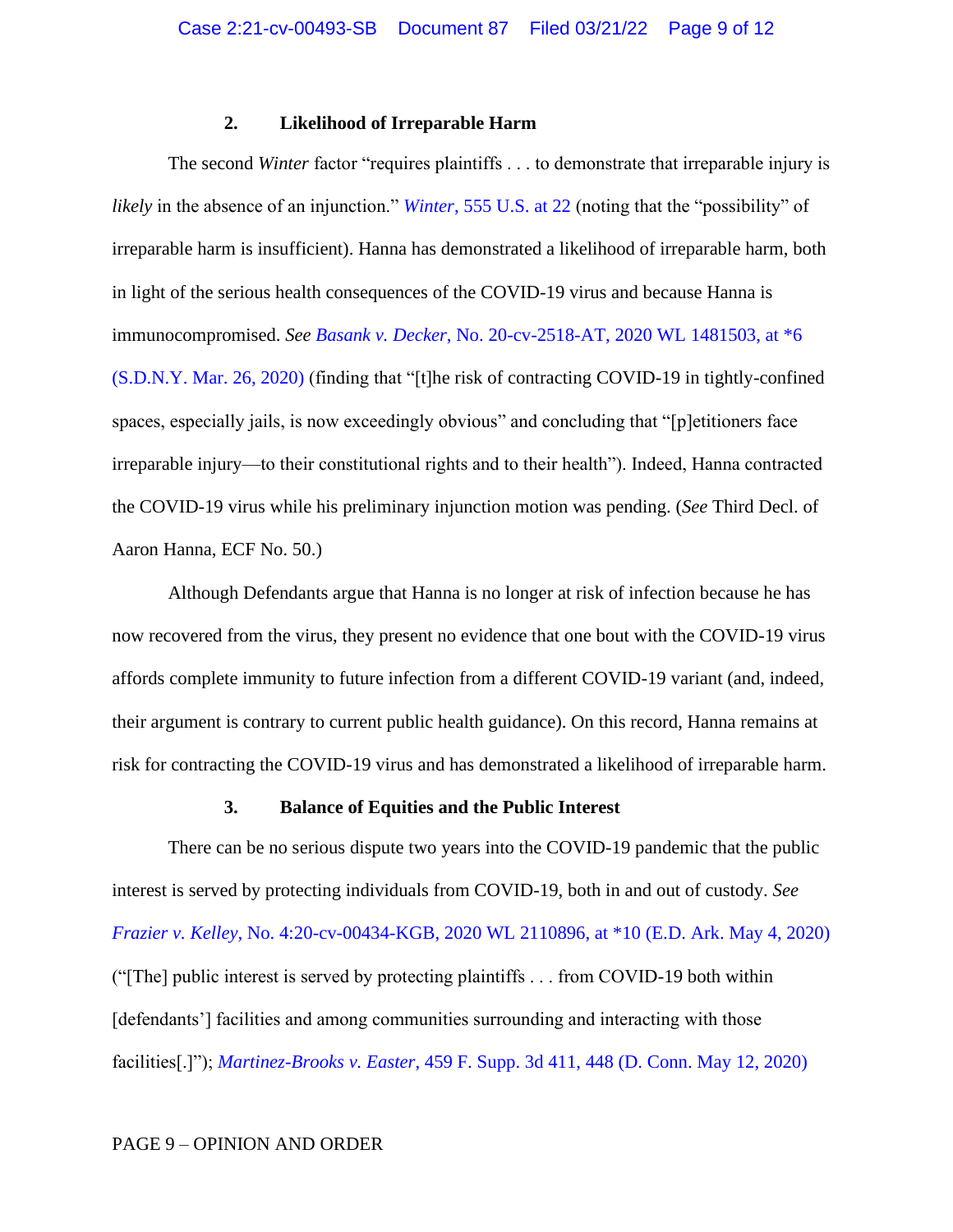### Case 2:21-cv-00493-SB Document 87 Filed 03/21/22 Page 10 of 12

(noting that, in assessing the balance of equities and the public interest, "Petitioners' interest in avoiding serious illness or death must weigh heavily on the scales").

On the other hand, "[s]tates have a strong interest in the administration of their prisons[,]" and the Supreme Court has cautioned "that federal courts must tread lightly when it comes to questions of managing prisons, particularly state prisons[.]" *Frazier*[, 2020 WL 2110896, at \\*9](https://www.westlaw.com/Document/Ic030eb908e5411eab3baac36ecf92c85/View/FullText.html?transitionType=Default&contextData=(sc.Default)&VR=3.0&RS=da3.0&fragmentIdentifier=co_pp_sp_999_9) (quoting *Woodford v. Ngo*[, 548 U.S. 81, 94 \(2006\)\)](https://www.westlaw.com/Document/Icfadb5b201e811dba2529ff4f933adbe/View/FullText.html?transitionType=Default&contextData=(sc.Default)&VR=3.0&RS=da3.0&fragmentIdentifier=co_pp_sp_780_94). The "public interest also commands respect for federalism and comity" and the "Court should approach intrusion into the core activities of the state's prison system with caution." *Id.* [at \\*10;](https://www.westlaw.com/Document/Ic030eb908e5411eab3baac36ecf92c85/View/FullText.html?transitionType=Default&contextData=(sc.Default)&VR=3.0&RS=da3.0&fragmentIdentifier=co_pp_sp_999_10) *see also* [18 U.S.C. § 3626\(a\)\(2\)](https://www.westlaw.com/Document/NF9C26DC0B36411D8983DF34406B5929B/View/FullText.html?transitionType=Default&contextData=(sc.Default)&VR=3.0&RS=da3.0) ("The court shall give substantial weight to any adverse impact on public safety or the operation of a criminal justice system caused by the preliminary relief and shall respect the principles of comity[.]").

Balancing the equities and evaluating the public interest here, the Court finds that an order requiring Defendants merely to comply with their own mask policy is equitable on balance, in the public interest, and not an inappropriate intrusion in prison administration.<sup>4</sup> See Banks v. *Booth*[, 468 F. Supp. 3d 101, 124 \(D.C. Cir. 2020\)](https://www.westlaw.com/Document/I20f139a0b20211eabb6d82c9ad959d07/View/FullText.html?transitionType=Default&contextData=(sc.Default)&VR=3.0&RS=da3.0&fragmentIdentifier=co_pp_sp_7903_124) (finding that an injunction that "lessens the risk that Plaintiffs will contract COVID-19 is in the public interest because it supports public health," and "ordering Defendants to take precautions to lower the risk of infections for Plaintiffs also benefits the public"); *Mays v. Dart*, [No. 20 C 2134, 2020 WL 1812381, at \\*13 \(N.D. Ill.](https://www.westlaw.com/Document/I05af09807b3211ea99d1b3eb37f7abb3/View/FullText.html?transitionType=Default&contextData=(sc.Default)&VR=3.0&RS=da3.0&fragmentIdentifier=co_pp_sp_999_13)  [Apr. 9, 2020\)](https://www.westlaw.com/Document/I05af09807b3211ea99d1b3eb37f7abb3/View/FullText.html?transitionType=Default&contextData=(sc.Default)&VR=3.0&RS=da3.0&fragmentIdentifier=co_pp_sp_999_13) (rejecting the defendants' arguments that "an injunction requiring him to implement additional health and protective measures would be disruptive to his ongoing efforts

<sup>&</sup>lt;sup>4</sup> Defendants also argue that a preliminary injunction would reverse this Court's opinion denying preliminary injunctive relief in a related putative class action against ODOC officials. (Defs.' Resp. to Mot. for Prelim. Inj., ECF No. 31, at 7.) However, the Court's previous denial of preliminary injunctive relief was based on its evaluation of ODOC's response to the COVID-19 virus in June 2020, i.e., at the very beginning of the pandemic. *See [Maney v. Brown](https://www.westlaw.com/Document/I7f36ea90a4b611eabb91c2e2bc8b49a5/View/FullText.html?transitionType=Default&contextData=(sc.Default)&VR=3.0&RS=da3.0)*, 464 F. [Supp. 3d 1191 \(D. Or. 2020\).](https://www.westlaw.com/Document/I7f36ea90a4b611eabb91c2e2bc8b49a5/View/FullText.html?transitionType=Default&contextData=(sc.Default)&VR=3.0&RS=da3.0) In contrast, Hanna's motion targets current conditions as of March 2022, and at TRCI only.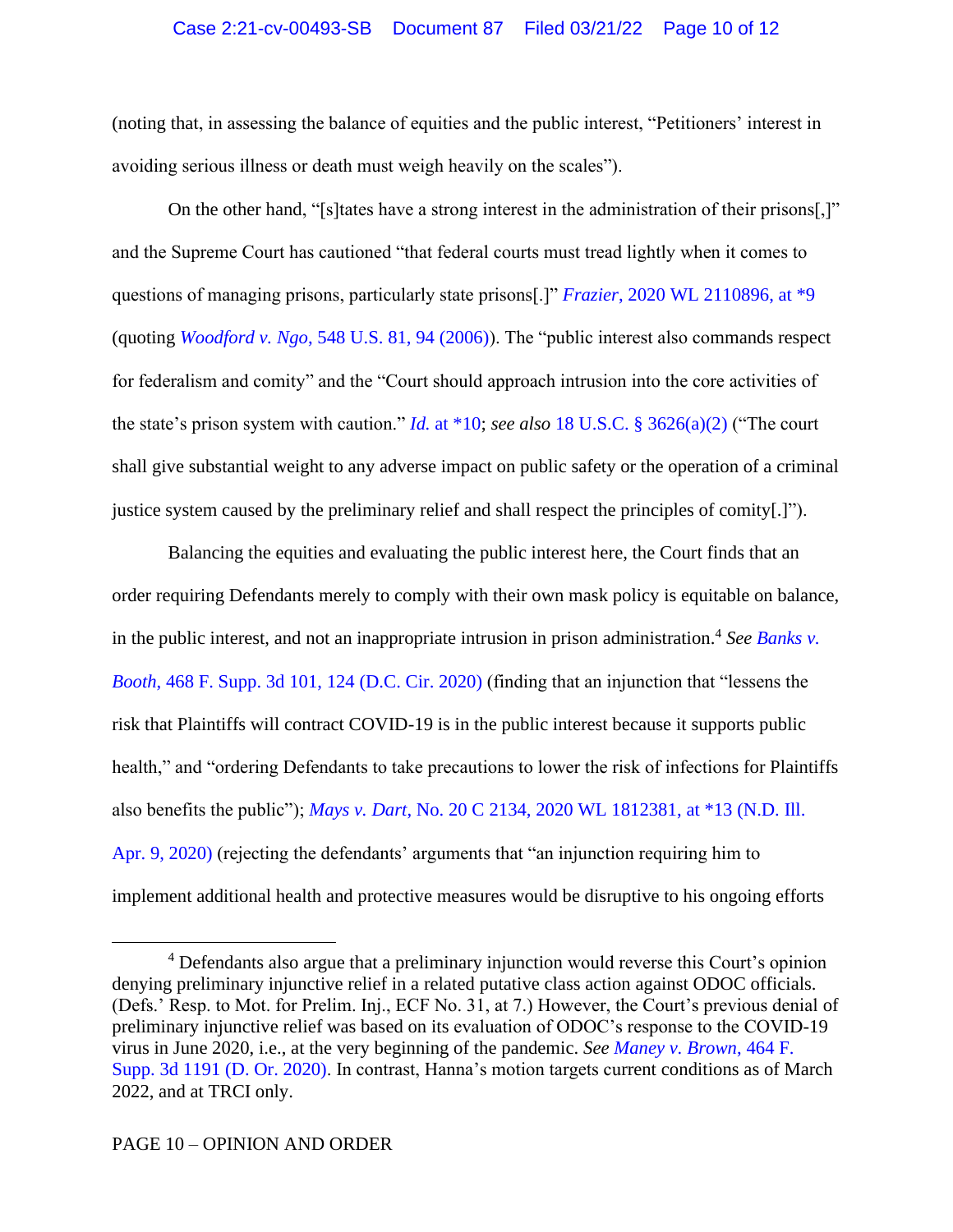#### Case 2:21-cv-00493-SB Document 87 Filed 03/21/22 Page 11 of 12

to address the spread of coronavirus in the Jail" and "that the court should defer to the Jail's practices and its execution of policies that preserve internal order, discipline, and security in the facility").

The Court provided Defendants with multiple opportunities to agree to comply with their own mask policy to resolve Hanna's motion, as ODOC has done in response to several state habeas petitions, but Defendants were unable to resolve Hanna's motion with any form of a stipulated agreement to comply with their mask policy. Although this Court attempted to avoid any intrusion into the administration of the state's prison system, a court order ordering Defendants to do what they should already be doing is now necessary.

### **4. Conclusion**

"[W]hen the State takes a person into its custody and holds him there against his will, the Constitution imposes upon it a corresponding duty to assume some responsibility for his safety and general well being." *Helling*[, 509 U.S. at 32](https://www.westlaw.com/Document/Iaf7960839c7e11d9bdd1cfdd544ca3a4/View/FullText.html?transitionType=Default&contextData=(sc.Default)&VR=3.0&RS=da3.0&fragmentIdentifier=co_pp_sp_780_32) (quoting *[Deshaney v. Winnebago Cnty. Dep't of](https://www.westlaw.com/Document/Ia09d99c59c9a11d993e6d35cc61aab4a/View/FullText.html?transitionType=Default&contextData=(sc.Default)&VR=3.0&RS=da3.0&fragmentIdentifier=co_pp_sp_780_199)  Soc. Servs.*[, 489 U.S. 189, 199-200 \(1989\)\)](https://www.westlaw.com/Document/Ia09d99c59c9a11d993e6d35cc61aab4a/View/FullText.html?transitionType=Default&contextData=(sc.Default)&VR=3.0&RS=da3.0&fragmentIdentifier=co_pp_sp_780_199). As of March 18, 2022, 5,311 AICs in ODOC custody, including Hanna and 1,287 other AICs at TRCI, have contracted the COVID-19 virus, and 45 of the 5,311 AICs have died. (*See [https://www.oregon.gov/doc/covid19/Pages/covid19](https://www.oregon.gov/doc/covid19/Pages/covid19-tracking.aspx) [tracking.aspx](https://www.oregon.gov/doc/covid19/Pages/covid19-tracking.aspx)* (last visited Mar. 18, 2022)). The COVID-19 pandemic is not yet over, and if an AIC at TRCI witnesses a correctional officer refusing to wear a mask, wearing a mask improperly, or wearing an unapproved face covering, they are powerless to demand compliance.

For all of the reasons discussed herein, the Court grants Hanna's request for a preliminary injunction requiring compliance with and enforcement of ODOC's mask policy.

#### **B. Hanna's Appointed Counsel**

PAGE 11 – OPINION AND ORDER The Court appointed Juan Chavez, a member of the Court's pro bono panel, to assist Hanna with the hearing on Hanna's motion for preliminary injunction. The Court appointed Mr.